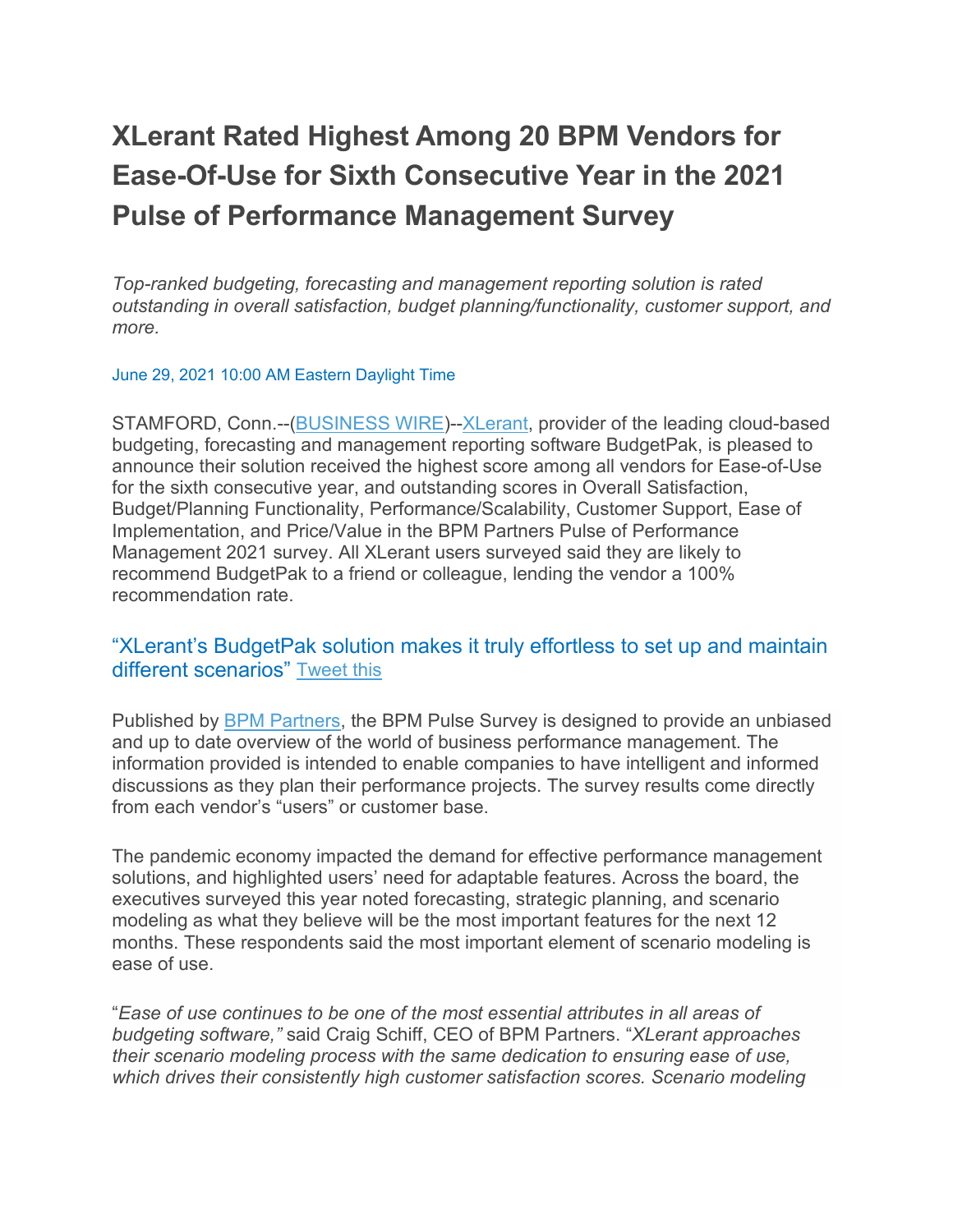*gained a lot of attention this year due to economic circumstances, and I believe it will continue to be a critical tool in the planning process*."

In addition to evaluating software performance, the BPM Pulse Survey assesses new and evolving industry trends and customer priorities for BPM software solutions. There were 457 responses across North America and Europe, from industries such as financial services, manufacturing, healthcare, higher education, not for profit, construction and government. The majority of these respondents (63%) represented mid-sized or mid-market businesses – and best-in-breed budgeting and forecasting was the most-sought BPM solution.

A previously mentioned industry trend is the growing importance of scenario modeling. Organizations use scenario modeling to create multiple different budgeting or forecasting possibilities based on internal or economic factors. With BudgetPak's scenario modeling capabilities, users can configure their budgeting and forecasting environment to be as controlled or flexible as needed. BudgetPak also offers a predictive analytics approach which automatically computes trends based on historical data allowing for multiple versions.

"*XLerant's BudgetPak solution makes it truly effortless to set up and maintain different scenarios*," said Dr. Bob Rood, VP for Business Affairs at [Daemen College.](https://cts.businesswire.com/ct/CT?id=smartlink&url=https%3A%2F%2Fwww.daemen.edu%2F&esheet=52452199&newsitemid=20210629005136&lan=en-US&anchor=Daemen+College&index=3&md5=640d144c11372f2630ecf67898611109) "*Customer Support is always available to walk you through everything you need to consider, such as different approach methods, how to adjust your driving forces behind each scenario, and getting the most out of reporting. It's critical to be able to evaluate potential changes quickly and plan accordingly*."

A replay of the survey results webinar can be viewed [here.](https://cts.businesswire.com/ct/CT?id=smartlink&url=https%3A%2F%2Fevent.webcasts.com%2Fstarthere.jsp%3Fei%3D1461706%26tp_key%3D202f73f20c.&esheet=52452199&newsitemid=20210629005136&lan=en-US&anchor=here&index=4&md5=dcadad819e34111f216a97557400fd5c) For more information about Ease-of-Use and why it is relevant for evaluating budgeting software, download our [Budgeting Brief: Calculating the ROI of Ease-of-Use.](https://cts.businesswire.com/ct/CT?id=smartlink&url=https%3A%2F%2Fxlerant.com%2Fwp-content%2Fuploads%2F2020%2F03%2FROI-of-Ease-of-Use_XLerant.pdf&esheet=52452199&newsitemid=20210629005136&lan=en-US&anchor=Budgeting+Brief%3A+Calculating+the+ROI+of+Ease-of-Use.&index=5&md5=259ba98211aa0cbe2e637d2848b32464)

#### **About BPM Partners**

BPM Partners is the leading independent authority on business performance management (BPM) and related business intelligence solutions. The company helps organizations address their budgeting, planning, financial reporting, regulatory compliance, profitability optimization, key performance indicator (KPI) development, and operational performance challenges with vendor-neutral experts who can guide companies through their BPM initiatives from start to finish while both reducing risk and minimizing costs. For further details, go to [https://www.bpmpartners.com.](https://cts.businesswire.com/ct/CT?id=smartlink&url=https%3A%2F%2Fwww.bpmpartners.com&esheet=52452199&newsitemid=20210629005136&lan=en-US&anchor=https%3A%2F%2Fwww.bpmpartners.com&index=6&md5=e438a2cba496244e6b6524eee85058ee) Follow BPM Partners on Twitter [@BPMTeam.](https://cts.businesswire.com/ct/CT?id=smartlink&url=https%3A%2F%2Ftwitter.com%2Fbpmteam%3Flang%3Den&esheet=52452199&newsitemid=20210629005136&lan=en-US&anchor=%40BPMTeam&index=7&md5=50e4d117c8483bf463cdebd37938b0aa)